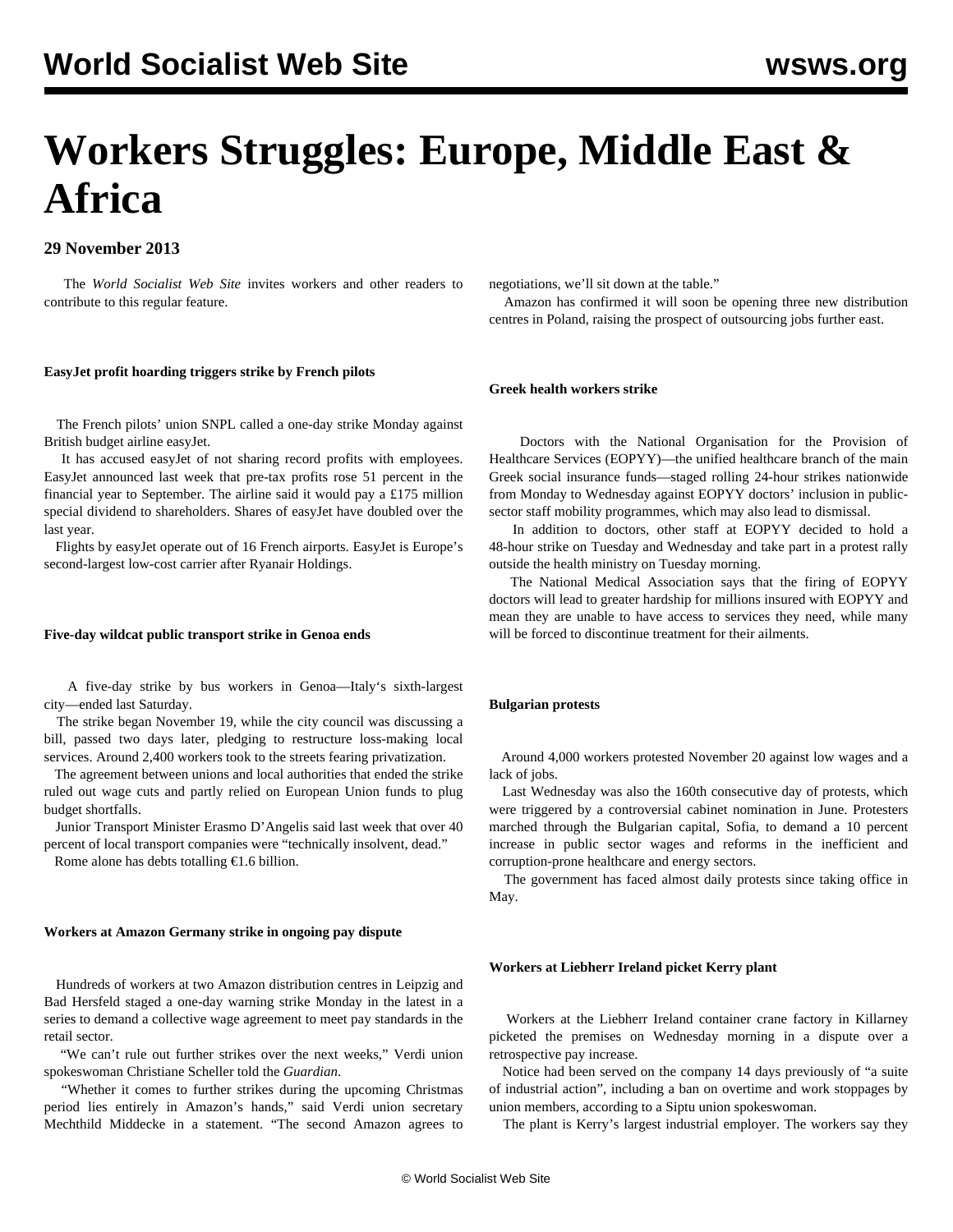are owed the 2.5 percent increase since 2009. The company has said it will enter talks on increases from 2014 only.

#### **Norwegian oil workers cut back their hours**

 Onshore and offshore oil workers cut back their hours last week to protest wage rates.

 Around 1,400 workers of contractors Kaefer, Bilfinger and Beerenberg in charge of insulation and maintenance work are working about 45 percent of their normal hours after failing to come to an agreement with employers over their pay, Upstream reported.

 Union leader Hilde-Marit Rysst said platforms needing modification work would be the first to be affected by the slowdown in worker hours. The action may also impact crude oil and gas output in Norway, which is the largest producer of fuels for Europe.

#### **Thousands protest austerity in Madrid**

 Thousands took to the streets of Madrid Saturday to protest against austerity policies and the ruling People's Party.

 Members of Comisiones Obreras (CCOO) and Union General de Trabajadores (UGT) unions joined by health and education workers marched through the capital, chanting slogans and holding placards supporting the public services.

 Changes in health provisions include excluding unofficial migrant workers from accessing free health services and increasing patient payments for extra treatments such as drugs, prosthetics and some ambulance trips.

#### **Protesting teachers face police crackdown**

 Hundreds of teachers faced a police crackdown Saturday as they joined in a march in Ankara, Turkey to protest the government's policies on education on the occasion of Teachers' Day, according to the *Hurriyet Daily*.

 Riot police, tear gas and water cannons were employed against the teachers. Seven protesters were injured, with a female teacher receiving a head injury from a gas canister fired by the police.

#### **Thousands of workers at Egyptian Iron and Steel Company stage sitin**

 Thousands of workers from the Iron and Steel Company—one of Egypt's largest public companies—in Helwan in South Cairo started a sit-in on Tuesday demanding profit shares.

 "Our sit-in will continue until the company issues an official statement with a date for payment," said a worker.

 Fellow worker Youssef Rashwan said his colleagues will not strike, as the cost of shutting down the blast furnace is very high.

The general assembly of the company allocated 16-months profit shares

to their 11,969 workers, which they were expecting to receive in November.

 The workers are demanding the dismissal of the CEO and the president of the Holding Company for Metallurgic Industries. They have requested that the government invest more in the modernisation of the company.

 Company losses jumped from LE311.5 million (\$44 million) in 2012 to LE676 million (\$95 million) this year.

#### **Iran's Polyacryl workers protest**

 Polyacryl workers started a second round of protests over job security on November 16 in Isfahan, reported *Iranian Labour News Agency* (ILNA).

 More than 700 workers spent the night on November 18 at the factory mosque and joined with more co-workers. Around 1,000 workers continued their protest into the next day.

 Polyacryl, founded 20 years ago, is a holding company specializing in polyester and acrylic cotton and fibre, employing 1,500 workers organized into ten separate subsidiaries. Management decided to divide the operations and break down the company, making some workers sign contracts with these subsidiaries. This led to concerns over job security, which resulted in the first protests on October 30, November 2, 3 and 5.

 Protests resumed with gatherings in the factory compounds on November 17, 18, 19 and 20.

 "In a 10 point letter, the workers called for stepping down of some of the board members of the company and a review of their action on the board. Return to work of those expelled due to their trade activities are also among the workers' demands. The company's Islamic Labor Council was shut down a year and a half ago and the activists associated with the Council were expelled from the company," reported the ILNA.

 On November 21 daily protests at 7 to 8 am and 3 to 4 pm were announced. "On the same day," according to ILNA, "four Polyacryl workers, Javad Lotfi, Abbas Haghigh, Kioumars Rahimi and Ahmad Saberi were arrested and transferred to the city of Dastgerd, 13 kilometers north of Isfahan."

#### **Israeli Hadera Paper workers in open-ended strike**

 A strike involving 370 workers at Hadera Paper's central facility began Friday. The strike was launched over a demand for continued payment of a 4.5 percent bonus that has been paid annually.

 The group of unionised employees constitute a small portion of the company's 3,000-strong workforce, but the stoppage has affected the company because of the key positions that the strikers hold. As a result of the strike, the plant has stopped producing both white paper and recycled paper.

 The strikers oppose having their bonuses tied to the company's financial results, which management has been insisting on. The publicly traded company, which is controlled by Clal Industries, reported a third-quarter loss of NIS 61.2 million following two previous profitable quarters.

#### **Libyan workers strike to oppose Islamist militia**